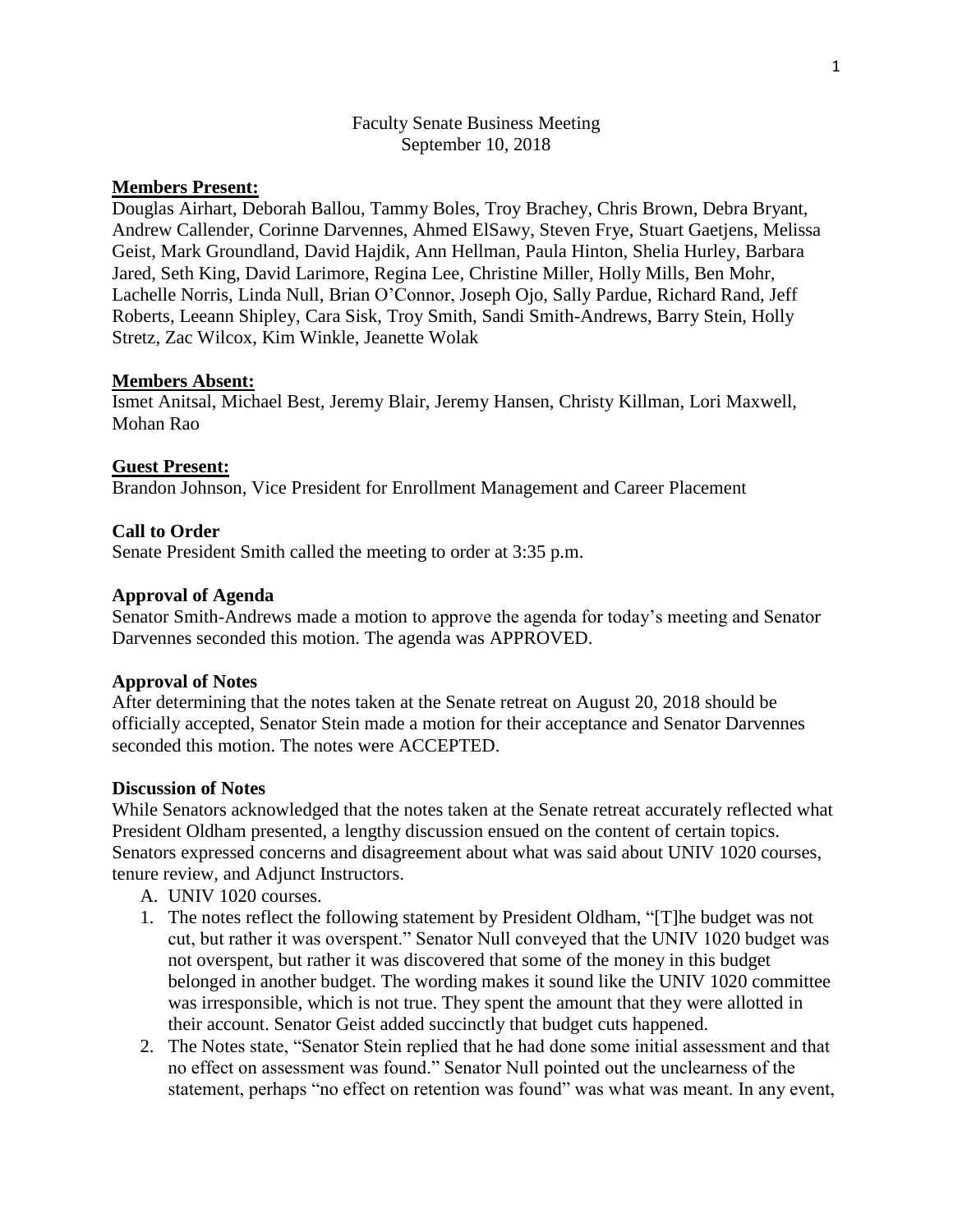she continues that this study was done years ago and that the statement is misleading about the effectiveness of UNIV 1020 courses. Senator Stein clarified his wording in the following manner, "There was no effect on the course or any of the measures that we looked at." Ultimately, Section II. E of the notes does not give an accurate impression of UNIV 1020.

- B. Tenure review.
	- 1. Senator Geist indicated that the Board's desire to change the tenure system at Tennessee Tech University. Their statements are on record and contradict comments made by President Oldham.
- C. Use of Adjuncts
	- 1. President Oldham made a statement that the use of adjuncts should not be to reduce costs, but rather to bring in specialized experts to teach a course on their expertise that students would not be able to attend otherwise. It was noted that if we are headed down a path where the strategy is to use more adjuncts instead of professors, then this is in contradiction to President Oldham's statement. Senator Rand asked that this comment be added to the Notes of the Senate Retreat.

Senator Rand moved that President Oldham's statement be added to the Notes, Senator Smith-Andrews seconded the motion. This correction was APPROVED and will appear in the Senate Retreat Notes, Section II. G. as follows: **"President Oldham asserted that the use of adjuncts should not be to reduce costs, but rather as an opportunity to bring in specialized experts to teach a class on their area of expertise that students would not be able to attend otherwise."**

#### **Opening Comments and Updates by Senate President Smith**

- A. He asked that Senators check to see if their contact information on the Faculty Senate website was accurate.
- B. Senator Roberts will be heading an ad hoc committee on emeriti faculty issues. Upon interviewing several emeriti faculty, Senator Roberts has learned of their challenges with parking and e-mail accounts, for example. Please contact Senator Roberts if there are any emeriti faculty that would like to speak with him.
- C. President Smith reminded Senators of the outsourcing issue involving the janitorial services from last year. The President had indicated that they were not going with JLL and that there was some dissatisfaction with SCC, the company under contract last year. It was going to be several months before a call for bids would happen. President Smith noted that there was some momentum at the April 2018 Senate meeting to return to inhouse janitorial service. He updated that Tennessee Tech University has renewed the contract with SCC for five years.
- D. President Smith reminded Senators of the Gender / Race Equity Study presented to the Senate last spring by Professor Ada Haynes. What do we do with this information? It conflicts with information provided by the administration. He proposed that someone Chair a committee to talk with Professor Haynes and prepare a report for the Senate that suggests how the Senate might move forward with this issue. Senator Miller cited an article in *The Economist* that clearly documents the existence of gender bias in the workplace. Senator Stretz suggested that this committee compare Professor Haynes' study with the one presented by Senior Associate Provost Stephens. Senator Stein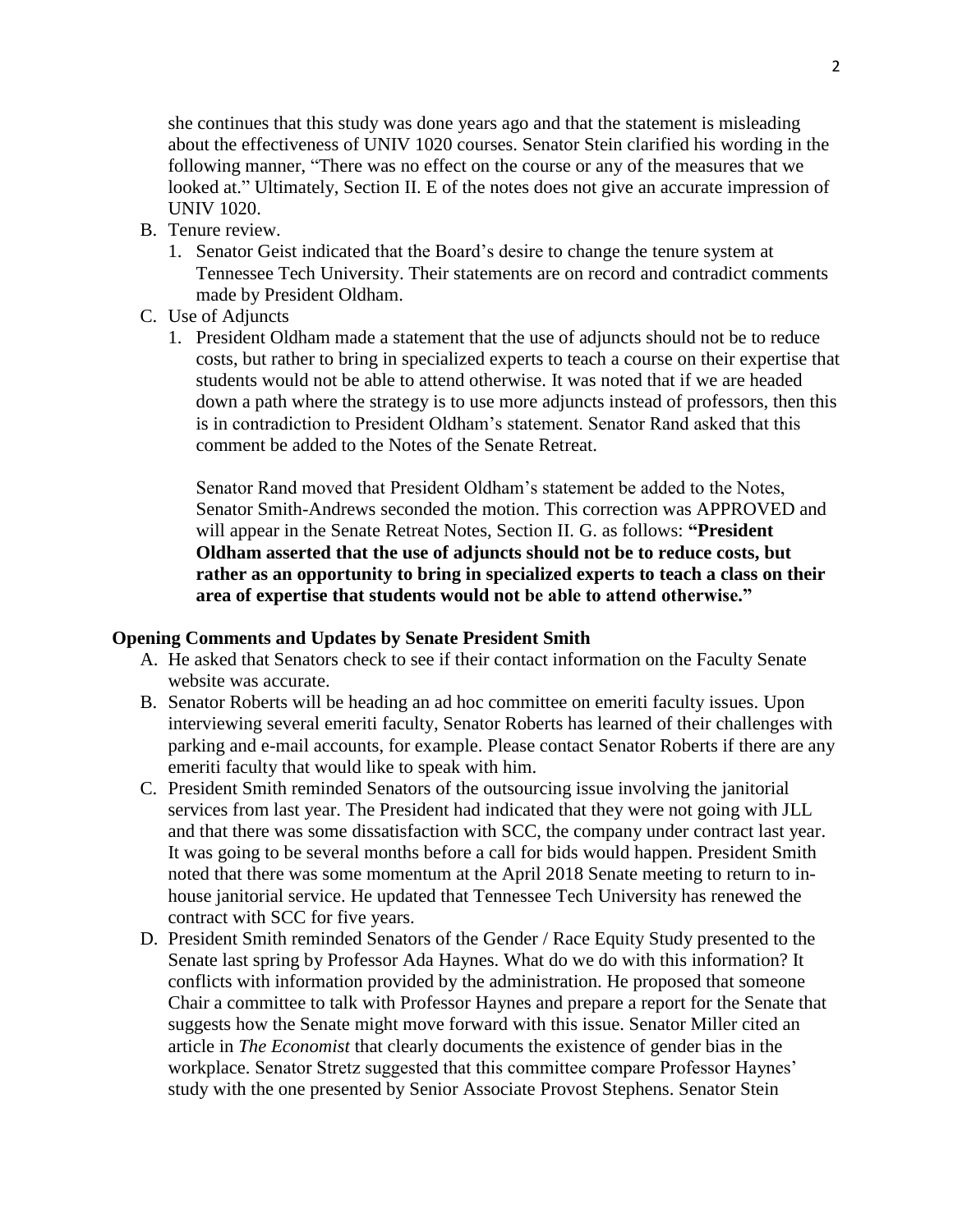interjected that the Board wants to get rid of the equity model and to base everything on performance. This will likely introduce both gender and race biases during the evaluation process. Elements of the equity model must remain. Senator Larimore added that one's performance history is undervalued in the current evaluation system that only considers the faculty's performance of the current year. He continued that an equity study began around 1976, but the bias part of it has not been mentioned for several years. Senior Associate Provost Stephens is the keeper of this study. The Senate needs to make sure it is accurate, repeat the study, and report the results. More discussion ensued on bias in the evaluation process. Senator Hinton volunteered to serve on this ad hoc committee to help gather information.

E. President Smith reported that the ethics investigation is underway. The report will come due in a few weeks and he will inform the Senate of any findings and recommendations. Senator Ojo noted that after the report comes out, it will be reviewed for an additional 90 days, prolonging the process. A senator reported that a grant was awarded to Tom Brewer as a co-PI in June or July of 2018, even though an active investigation is underway. It was clarified that this was not a federal grant; therefore, any restriction on him does not apply. Senator O'Connor asked if the final report would include recommendations or not. If there were none, the Faculty Senate might want to make its own recommendations. Another senator proposed to report Tom Brewer to federal agencies, so he cannot apply nor receive any funds.

Senators proposed to revise Policy 780 at the conclusion of the investigation. One item to add, for example, is that the University President should not be endorsing any research findings.

- F. President Smith encouraged faculty senators to attend the breakfast with the Board of Trustees on Tuesday, September 18<sup>th</sup>, as well as any other open Board meetings.
- G. President Smith asked Senators to begin to think about choosing a new faculty Board representative. This will occur either at the last meeting of the fall semester or the first meeting of the spring semester. A nomination committee will be formed and a call made to ask for nominations, including self-nominations.

#### **New Business**

- A. Brandon Johnson, VP for Enrollment Management, began by sharing that the diploma issue brought up in the Faculty Senate Retreat has been resolved. The disclaimer on the diploma has been removed and the wording on the website has been softened. He thanked the Senators for the invitation to attend the meeting and share his thoughts on enrollment management. He assured the Senators that he will always state facts about enrollment, whether they are good or bad, and proceeded to share the following current enrollment statistics:
	- 1. The total university enrollment (as of Sept  $7<sup>th</sup>$ ) is down 297 students. There are currently 10,207 students.
	- 2. Graduate programs are up 41 students.
	- 3. Undergraduate is down 341 students.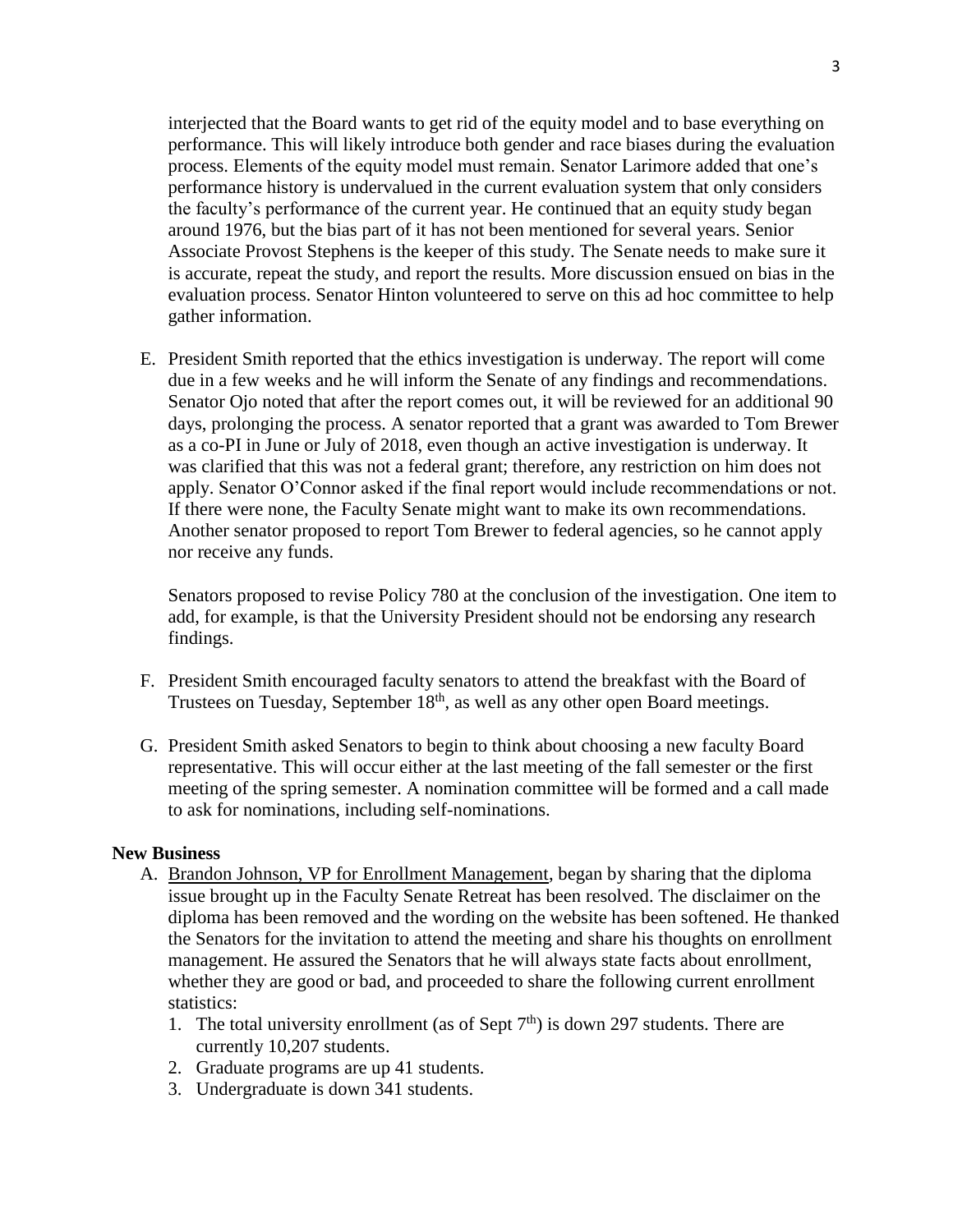- 4. Freshmen class is just under 1900 students, up 133 from last year.
- 5. Transfer students are down 118 compared to last year.
- 6. Returning students are down 356 students. Some of these numbers have been anticipated, considering for example the large graduation class last spring.
- 7. Compared to last fall, the international student enrollment dropped by 153 students. Currently there are 278 undergraduate international students and 118 graduate international students. Some discussion ensued on the causes of this drop in international student enrollment, such as the strength of the dollar and visa issues.

Vice President Johnson recognized that there are areas for improvement. He shared that they did not spend their entire scholarship budget this cycle. He announced the hiring of Mary Benedict as the Interim Director of Financial Aid and the anticipated offer to hire a Director for Career Services in the near future. This fall he is initiating a strategic enrollment plan, which will include meeting with Deans, ensuring diversity, striving for growth, developing new programs, and offering special topics to different Colleges. This will be an inclusive and integrated process. The mindset of the Office of Enrollment Management and Career Placement is to be data-informed, solution-based, and proactive with student issues. Vice President Johnson then shared what the Enrollment Management Dashboard (undergraduates) looks like and noted that it will be made public soon.

Some questions and comments from Senators ensued:

- It would be useful to Chairs to have access to a similar Dashboard for admits for recruitment purposes.
- What was the budget based upon and what is the implication that the enrollment count is down 341 students? Did the budget committee anticipate the enrollment being down this much?

—VP Johnson knew they anticipated some drop, but did not know the exact number. These numbers are still not finalized.

 How can we recruit students from outside of Tennessee, such as international students? Are faculty involved in the process? The university recruiters are not academics.

—VP Johnson is open to working with faculty and is in favor of faculty sharing ideas with his office. He meets regularly with Deans and will meet with anyone interested in the recruitment process. Recruitment and enrollment management need to be inclusive, especially with faculty. Communication is key. His job is to evaluate the best strategies for recruitment.

• Faculty have little contact with new students during SOAR or visiting prospective students.

—VP Johnson suggested looking into this matter with the Student Success Centers. Some of these decisions are not coming out of Enrollment Management.

• When applying to other universities around Tennessee, prospective students only need to complete one application. At Tennessee Tech University, however, the application process is much more complicated, whether applying for admittance to TTU or applying for scholarships. Is there a way we can streamline these application processes?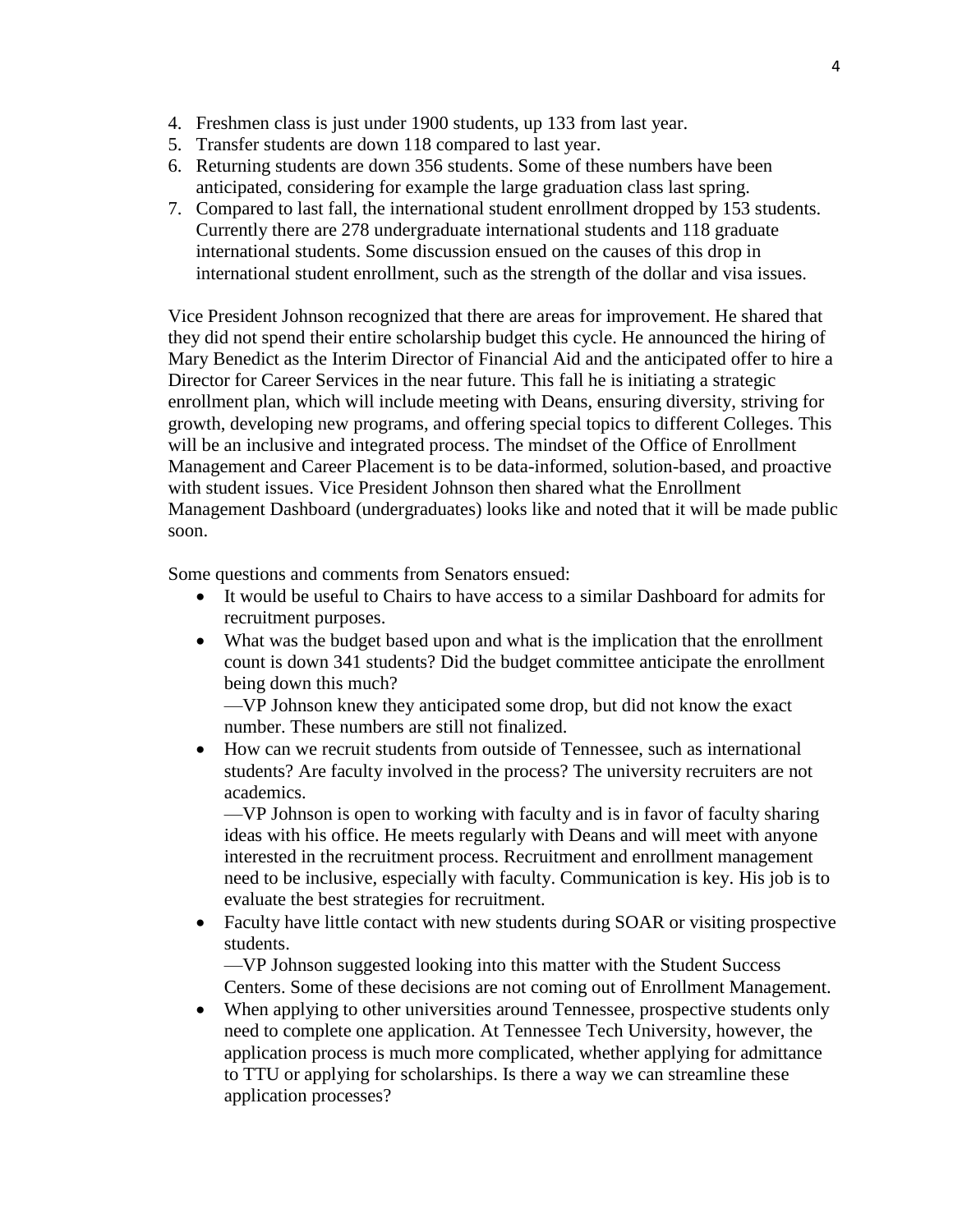- Some discussion ensued on scholarships and deadlines. —VP Johnson noted that the scholarship deadline is December  $15<sup>th</sup>$ . Scholarship deadlines will be followed to ensure fairness. He mentioned that the service work hour component to the High Flyer Scholarship has been removed, and added to the Golden Eagle Grant.
- B. Invitation of Administrators to Senate Meetings with the President. Discussion ensued on whether or not to invite VP Stinson and Provost Bruce to Senate meetings with the President. Ultimately, the Senators agreed that they should attend when they can contribute to a specific agenda item. For example, when the budget is on the agenda, VP Stinson will be invited to explain the financial status of the university. It was suggested that she send her budget presentations to Senators before the meeting for review.
- C. Change of Venue. Some discussion ensued on whether or not the Faculty Senate wanted to change the venue of the meeting to a bigger space. Faculty Senators agreed that the smaller conference room is preferred, and they would like to stay in the President's Conference Room (Room 210), Derryberry Hall.
- D. Journalism Student. Senate President Smith informed the Faculty Senate that a journalism student has been assigned to the Faculty Senate and has asked to attend a meeting. After some discussion, Senators suggested that instead of attending a meeting, the student could interview several Faculty Senators for the class.
- E. Post-tenure review (and "merit pay" vis-à-vis raises). Senate President Smith distributed and discussed three handouts: 1.) A National AAUP response to post-tenure review, 2.) A letter from Professor Alcott to State Representative Williams regarding the 2.5% payroll increase, and 3.) State Representative Williams' response. Senate President Smith sent a message to President Oldham and Provost Bruce indicating that our SACS/COC accreditation is tied to our conforming to the AAUP standards on tenure and academic freedom and that there is a policy on post-tenure review. He also entreated Provost Bruce to involve the Faculty Senate and AAUP in the post-tenure review committee. Several Senate Faculty members announced that they are serving on this committee. The AAUP report sets out what acceptable uses of post-tenure review are in connection with academic freedom. Succinctly, the function of the post-tenure review process is to allow for the continuing improvement and development of faculty, not to make it easier to fire faculty. Senators made the following comments on post-tenure review and merit raises:
	- Earlier in the meeting, Senator Geist pointed out that a board member clearly stated that they do not want to get rid of tenure. They just want to make it easier to fire faculty. She explained that if tenure goes away, then all of the goals (jump in research, external funding) will not be achieved because faculty will not want to come to Tennessee Tech University. Most of the board members replied that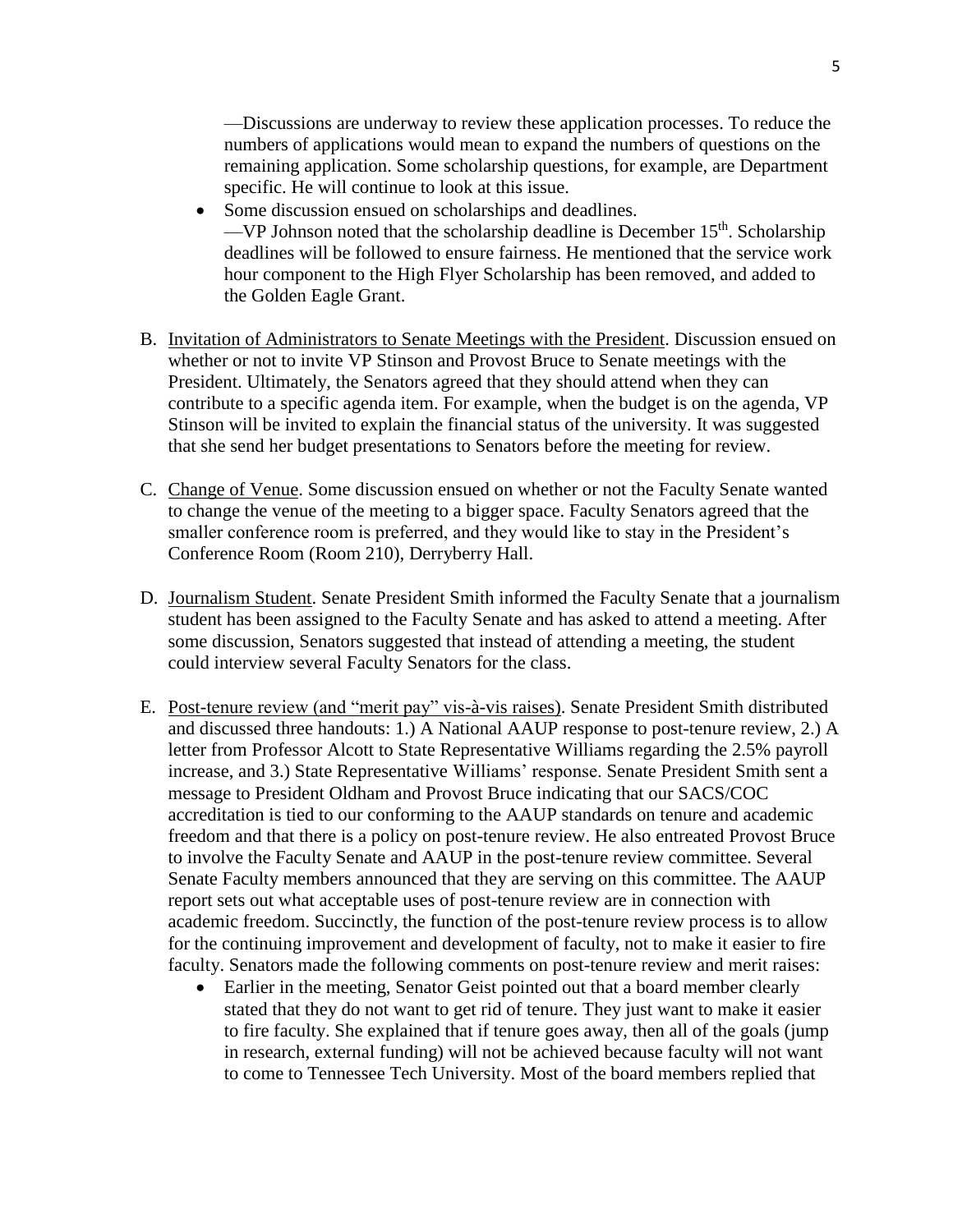they were fine with that. If incoming faculty are afraid of evaluation, they should look for employment elsewhere.

- There are already policies in place that effectively accomplish what the Board is requesting. Over the last two years, six tenured faculty members have given up their jobs as a result of following these policies. This information should be brought to the Post-tenure review committee's attention.
- Some faculty received a raise much lower than the promised 2.5% raise, regardless of their outstanding performance evaluation. If a Chair considers that all of their faculty members are outstanding, they should not be discouraged from marking their boxes. Additionally, if student evaluations (IDEA) are going to drive performance rating, then it is unfair to faculty members who teach classes that students do not like to take. Students often evaluate these challenging courses, not the faculty members who teach them.
- Senate President Smith expressed a desire for the Faculty Senate, AAUP, TUFS, United Campus Workers to work on these and similar issues.
- A Faculty Senator suggested that a box be created on the annual faculty evaluation form that indicates the need for a post-tenure review (for example, recurring poor student evaluations). This post-tenure review will increase the workload of department chairs exponentially.
- Not only is there an academic component to tenure, there is also a financial one. Faculty members accept lower salaries in exchange for job security. If tenure is taken away, faculty will want higher salaries. It is important to have President Oldham, Provost Bruce, and Vice President Stinson advocate on the importance of tenure on behalf of the faculty in a public manner.
- Perhaps we should invite Representative Williams and Senator Bailey to a Faculty Senate meeting.
- A comment was made that supposedly 3 million dollars was to go to the College of Engineering. This did not happen.
- Senator Stein reminded the Faculty Senators that instructors and lecturers will be promoted later this academic year. Where will the money to come from to support their promotional raises?
- F. Talking points for President Oldham and Provost Bruce
	- 1. Course overload situation
	- 2. Provost Bruce's position on the role of adjuncts at Tennessee Tech University
	- 3. Is there money available for instructor / lecturer promotion raises? Where will this money come from?